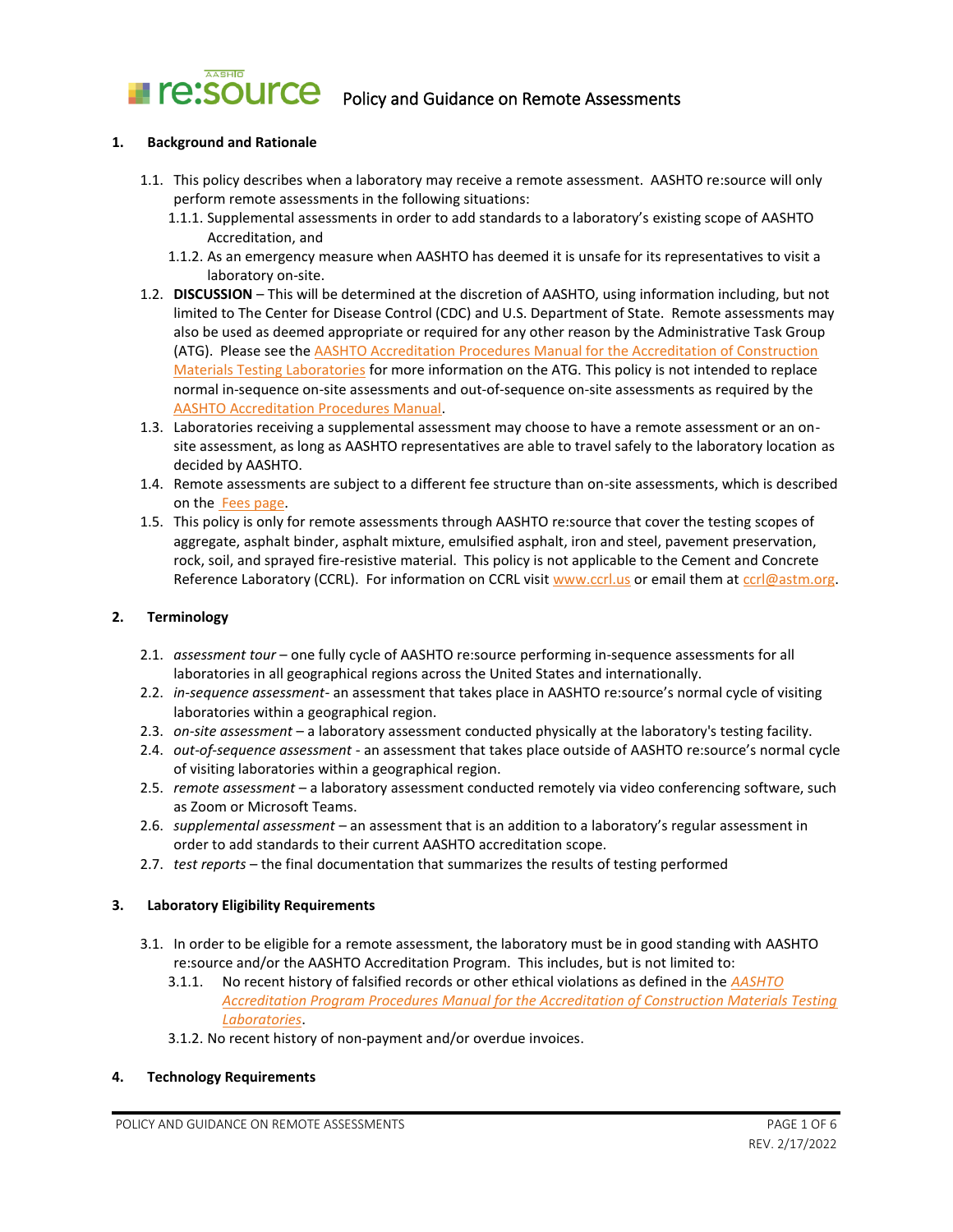- 4.1. The laboratory shall have access to adequate equipment and resources with which to live stream the assessment. The video and sound need to be of sufficient quality that the details of the test procedures and equipment details are clear.
- 4.2. **Wi-Fi and/or Cellular Service**: The laboratory shall have reliable Wi-Fi and/or cellular service throughout all areas in the building that testing will be conducted.
- 4.3. **Software Requirements**: The laboratory shall downloa[d ZOOM Software](https://zoom.us/) on all computers, tablets, and phones that will be used during the remote assessment.

**Note 1** – If your organization does not allow the use of ZOOM, other software, such as Microsoft Teams and Skype are available for use.

# **5. Application Process**

### 5.1. **Supplemental Assessment**

- 5.1.1. Request an assessment:
	- 5.1.1.1. Login to the [AASHTO re:source website,](http://www.aashtoresource.org/) click [Request an Assessment,](http://aashtoresource.org/lap/assessment) and select the desired quality system standard(s) and test method(s) (Steps 2 and 3).
	- 5.1.1.2. Select the box to "Request an Out-of-Sequence assessment" (Step 4).
	- 5.1.1.3. Choose the desired assessment date.
	- 5.1.1.4. Submit the request.
	- 5.1.1.5. An AASHTO representative will contact the laboratory to discuss dates for the assessment, whether it will be remote or on-site, and applicable fees.
- 5.1.2. Submit the required documents and records as specified on the laboratory's Accreditation Events page.

**DISCUSSION** – The pre-assessment documentation required for a supplemental assessment is typically the records associated with the test methods selected, including the equipment calibration, standardization, or check records, technician training and competency evaluation records, and test reports. More or less documentation may be required, and will be specified by an AASHTO representative, and depending upon whether the assessment will be remote or on-site.

**Note 2**- In order to obtain AASHTO Accreditation, laboratories must also enroll in the applicable Proficiency Sample Program(s).

### 5.2. **Remote Assessments as an Emergency Measure**

- 5.2.1. AASHTO re:source will inform customers of any need to conduct remote assessments as an emergency measure via email, our website, and social media.
- 5.2.2. For current customers, when notified by email to do so by AASHTO re:source, request an assessment. New customers must [register your laboratory](http://aashtoresource.org/registration/request) before requesting an assessment.
	- 5.2.2.1. Login to the [AASHTO re:source website,](http://www.aashtoresource.org/) click [Request an Assessment,](http://aashtoresource.org/lap/assessment) and select the desired quality system standard(s) and test method(s) (Steps 2 and 3).
	- 5.2.2.2. Submit the request.
	- 5.2.2.3. For current customers, failure to submit a request for an assessment in the time frame requested may result in an out-of-sequence assessment, additional assessment fees, and accreditation action. Please see the [AASHTO Accreditation Program Policy and Guidance on](http://aashtoresource.org/docs/default-source/publicdocuments/aashto-accreditation-program-policy-and-guidance-on-requesting-and-receiving-in-sequence-assessments-from-aashto-resource.pdf)  [Requesting and Receiving In-Sequence Assessments from AASHTO re:source](http://aashtoresource.org/docs/default-source/publicdocuments/aashto-accreditation-program-policy-and-guidance-on-requesting-and-receiving-in-sequence-assessments-from-aashto-resource.pdf) for more information.
- 5.2.3. Submit the required documents and records as specified on the laboratory's Accreditation Events page by the specified due date.

**DISCUSSION** – The pre-assessment documentation required will be determined by AASHTO re:source. At a minimum, the following documentation is required: a current organizational chart; the laboratory's current quality manual that includes policies and procedures for all elements of the laboratory's quality management system; the PE information (or ATG approval number) for the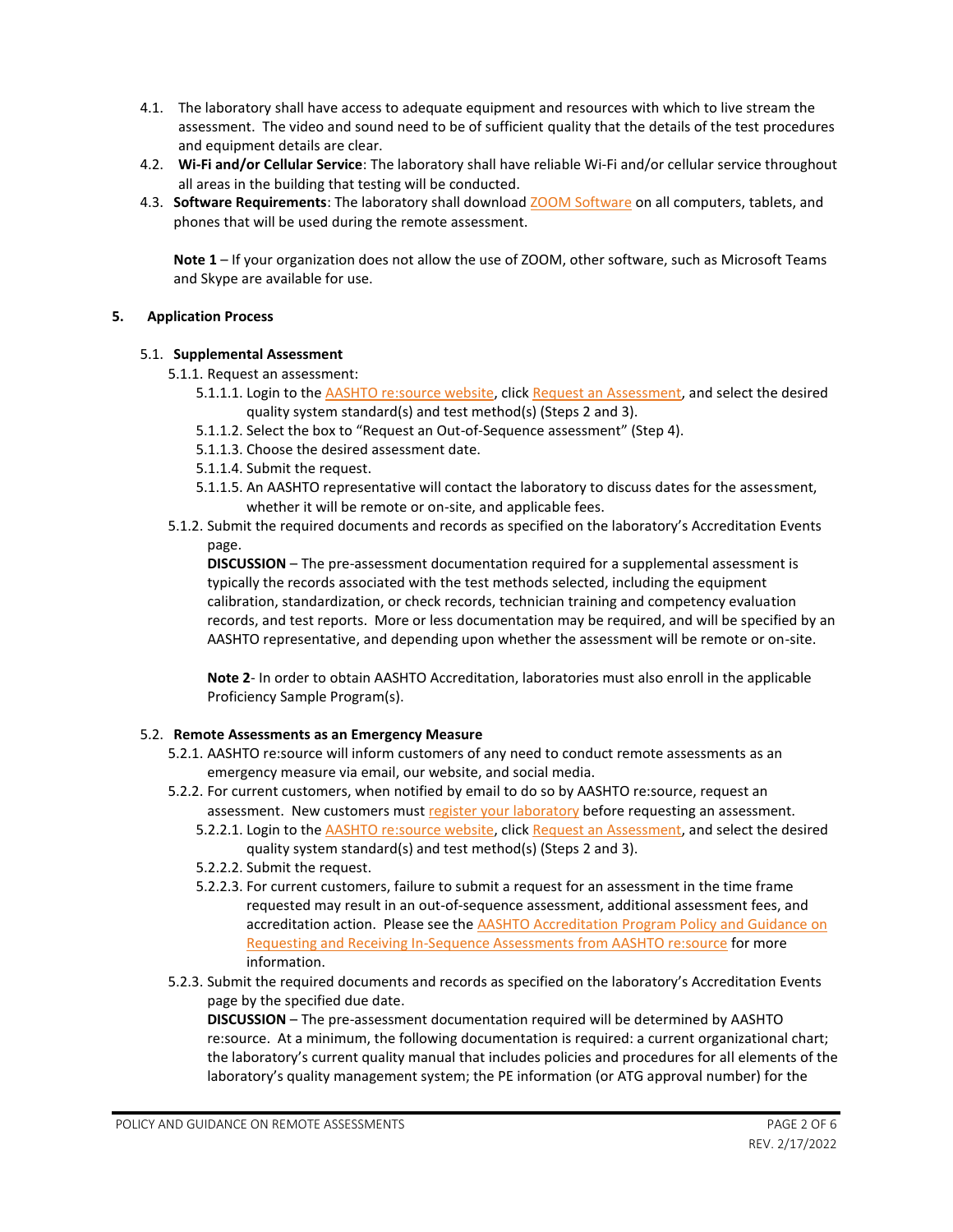laboratory's Technical Director (however named); and the technicians' certifications in accordance with the ASTM quality system standards C1077, D3666, D3740, and/or E329 (if applicable).

- 5.2.3.1. If new test methods are added to your accreditation scope during this assessment tour, enroll in Proficiency Sample Program(s), as applicable.
- 5.2.3.2. In certain situations when a laboratory is scheduled to have an on-site assessment and is not able to proceed due to a safety concern (such as a COVID-19 exposure at the facility), the laboratory and AASHTO may mutually agree to proceed with a remote assessment instead of an on-site assessment on the originally agreed upon assessment date. In this situation, in order to ensure that AASHTO's travel costs are covered, the laboratory will be charged the on-site assessment rate instead of the remote assessment rate for the last-minute remote assessment.

### **6. Remote Scheduling Process**

- 6.1. Laboratories will be sent an email confirming the date of their assessment. In-sequence laboratories will typically receive the date of their assessment 4-6 weeks prior to the start date.
- 6.2. The representative shall contact the laboratory and schedule a one-hour **Pre-Assessment Dry Run** (see below) to be conducted via ZOOM.

# **7. Pre-Assessment Dry Run**

- 7.1. An AASHTO re:source assessor shall call the laboratory at the appointed time via ZOOM, or other agreedupon software.
- 7.2. **Tour of Facility**: The laboratory assessor shall conduct a remote tour in order to ensure the reliability of the Wi-Fi and/or cellular service throughout the entire facility.
	- **Note 3** A tablet or smartphone is recommended for the facility tour.
- 7.3. **Proposed Testing Schedule**: The assessor shall discuss the proposed testing schedule and confirm which technicians will be perform each test method. Any scheduling conflicts shall be addressed during this time. The assessment shall be scheduled in approximately two (2) hour increments, followed by short breaks.
- 7.4. If the video and sound quality are deemed sufficient in all areas of the laboratory, the assessor will schedule the remote assessment and email a finalized Assessment Agenda to the laboratory.

### **8. Remote Assessment Process**

- 8.1. **Assessment Timing**: In order to reduce fatigue on the parts of both the laboratory personnel and the assessor, the assessment shall be conducted in approximately two (2) hour increments, followed by a short break.
- 8.2. **Opening Meeting**: The assessor shall conduct a brief opening meeting to discuss the purpose of the assessment and accreditation criteria (if applicable), scope of the assessment, and the assessment schedule.

**Note 4** – It is recommended that the laboratory manager, quality manager, and all technicians involved in the assessment are present during the opening meeting.

- 8.3. **Test Method Procedures**: The laboratory shall be prepared to demonstrate the entirety of the requested test method procedures. All samples used for demonstration shall be prepared prior to the assessment using the [Assessment Prep Sheets.](http://www.aashtoresource.org/university/document-library#Assessment)
	- 8.3.1. In general, the camera must be positioned to keep as much of the technician and testing procedure in view as possible.
	- 8.3.2. If there is a specific view or event that must be captured, the assessor shall communicate that with the laboratory technician prior to beginning the test method.

**NOTE 5** – Examples of specific views and events include things like thermometer and pressure gauge readings and compression machine load and/or rate measurements.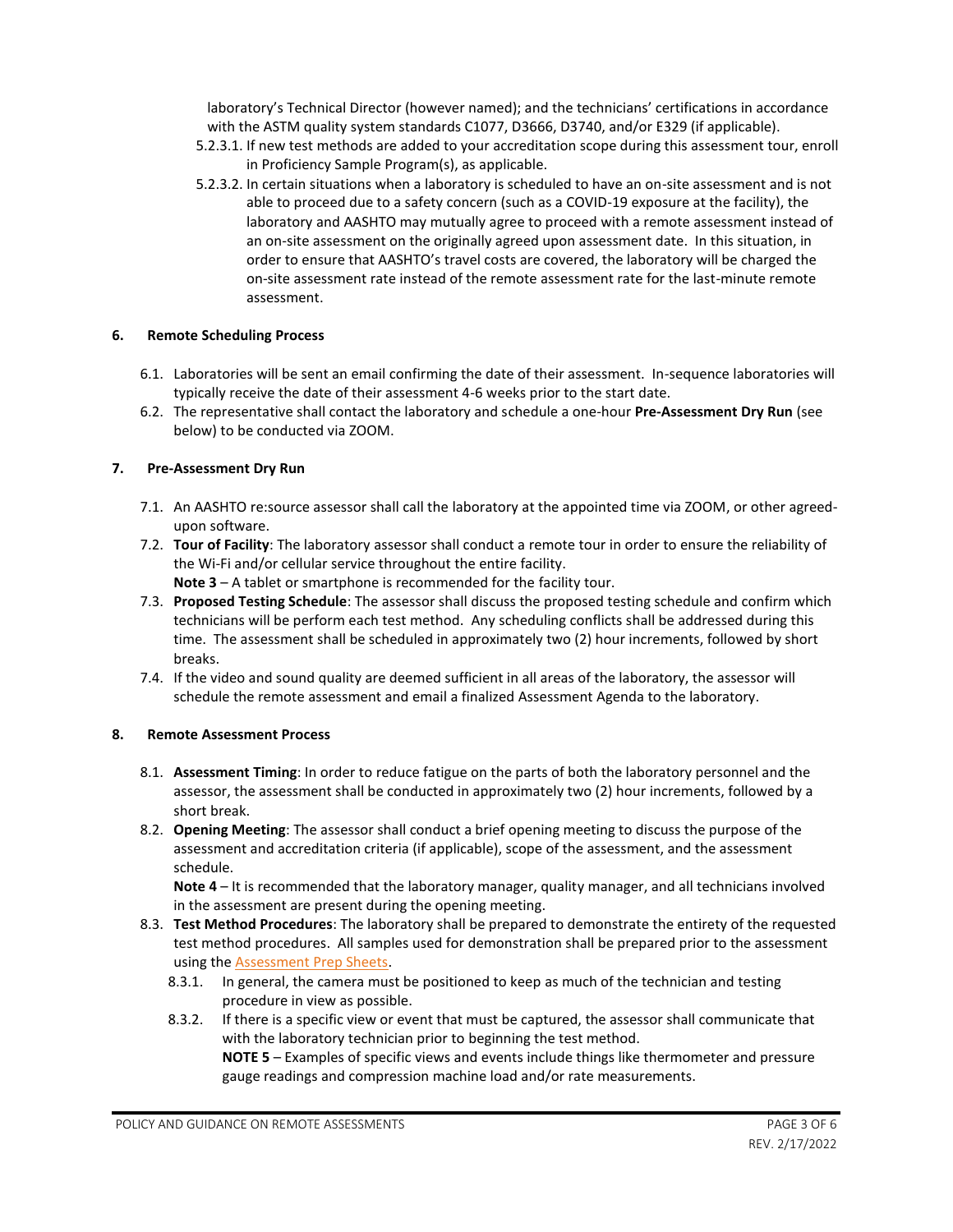- 8.4. **Checking Equipment**: Depending on the testing scope, the laboratory is required to demonstrate checking the equipment in **Table 1** during the remote assessment. The assessor reserves the right to choose specific laboratory personnel to check the equipment. This pertains only to equipment that is calibrated, standardized, or checked by the laboratory in-house.
- 8.5. **Video or Audio Recording of Remote Assessment**: No video or audio recording of any portion of the assessment by AASHTO, by the laboratory, or by any other party involved in the assessment will be permitted.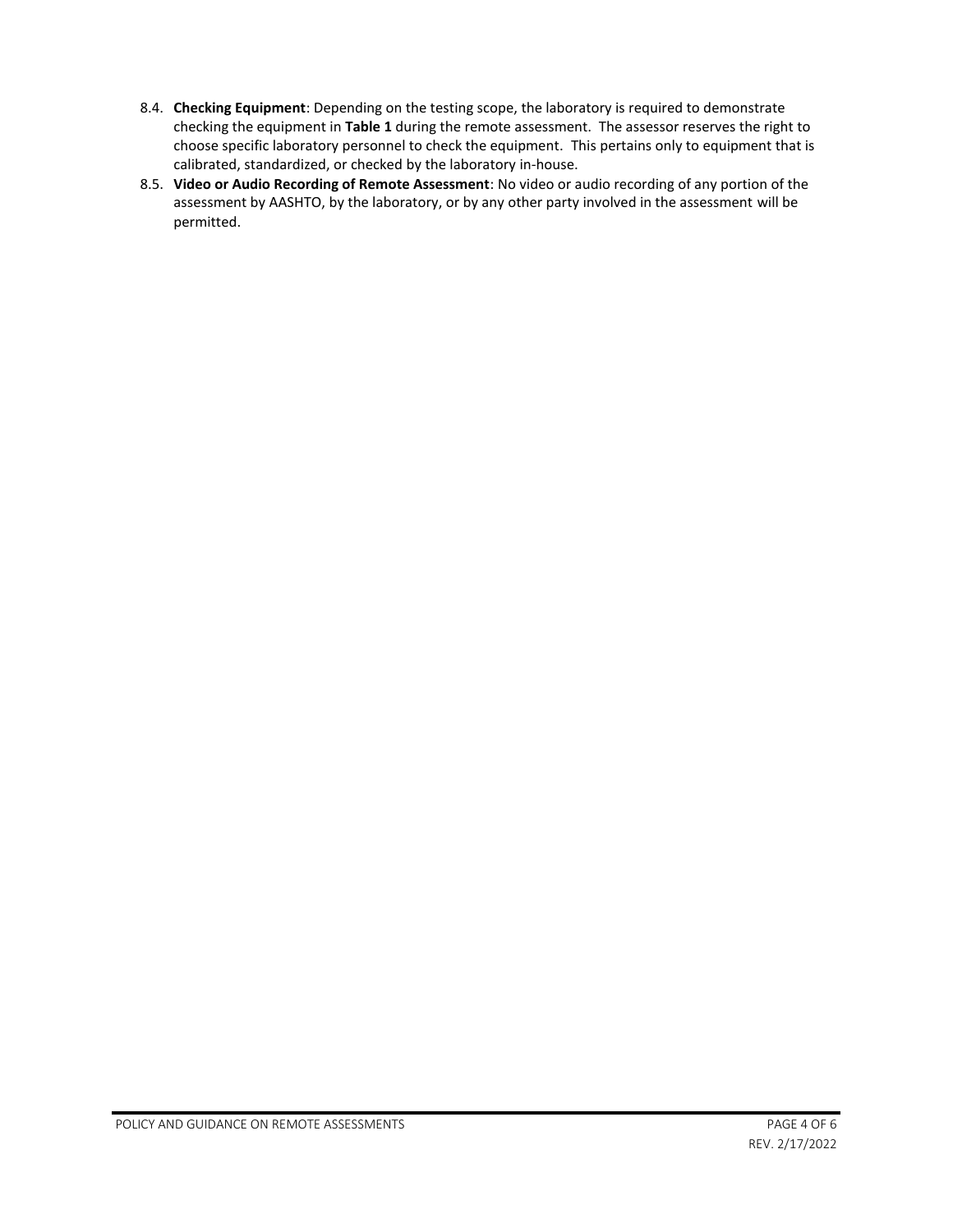| <b>Test Method</b>                                                                       | Designation(s)                                                                                                                 | Equipment                                                               |
|------------------------------------------------------------------------------------------|--------------------------------------------------------------------------------------------------------------------------------|-------------------------------------------------------------------------|
| Cleveland Flash (COC)                                                                    | AASHTO T 48 / ASTM D92                                                                                                         | Cup dimensions                                                          |
| Penetration                                                                              | AASHTO T 49 / ASTM D5                                                                                                          | Mass of the spindle and weights                                         |
| Ductility                                                                                | AASHTO T 51 / ASTM D113                                                                                                        | Dimensions of the molds                                                 |
| Tag Open Flash                                                                           | AASHTO T 79 / ASTM D3143                                                                                                       | Cup dimensions and weight                                               |
| <b>Specific Gravity</b>                                                                  | AASHTO T 228 / ASTM D70                                                                                                        | Pycnometer condition and dimensions                                     |
| Rolling Thin-Film Oven Test                                                              | AASHTO T 240 / ASTM D2872                                                                                                      | RTFO bottles, rotation speed, and air jet                               |
| <b>Force Ductility</b>                                                                   | AASHTO T 300                                                                                                                   | Dimensions of the molds                                                 |
| <b>Elastic Recovery</b>                                                                  | AASHTO T 301 / ASTM D6084                                                                                                      | Dimensions of the molds                                                 |
| Bending Beam Rheometer (BBR)                                                             | AASHTO T 313 / ASTM D6648                                                                                                      | Dimensions of the end pieces                                            |
| <b>Toughness and Tenacity</b>                                                            | <b>ASTM D5801</b>                                                                                                              | Dimensions of spiders                                                   |
| Sweep Test                                                                               | ASTM D7000                                                                                                                     | Weight and length of brush head                                         |
| Wet Track Abrasion of Slurry Surfacing Systems                                           | ISSA TB-100 / ASTM D3910 /<br><b>ASTM D6372</b>                                                                                | Diameter of the hose                                                    |
| Measurement of Slurry Seal Consistency (Cone<br>Consistency)                             | TB-106 / D3910                                                                                                                 | Dimensions of the test plate (D3910<br>only)                            |
| Set and Cure Development of Slurry by Cohesion Tester                                    | TB-139 / D3910 / D6372                                                                                                         | Dimensions of the molds                                                 |
| Preparation of Asphalt Mixtures by Marshall Apparatus                                    | AASHTO R 68 / ASTM D6926                                                                                                       | Dimensions of the molds                                                 |
| Compressive Strength of Hot Mix Asphalt                                                  | AASHTO T 167 / ASTM D1074                                                                                                      | Dimensions of the molds, plungers, and<br>supports                      |
| California Kneading Compactor                                                            | AASHTO T 247 / ASTM D1561                                                                                                      | Dimensions of the molds                                                 |
| Liquid Limit                                                                             | AASHTO T 89 / ASTM D4318                                                                                                       | Dimensions of the grooving tool, wear<br>spot, and thickness of the rim |
| Moisture-Density (Standard Proctor)                                                      | AASHTO T 99 / ASTM D698                                                                                                        | Dimensions of the molds and hammers                                     |
| Moisture-Density (Modified Proctor)                                                      | AASHTO T 180 / ASTM D1557                                                                                                      | Dimensions of the molds and hammers                                     |
| Resistance R-Value                                                                       | AASHTO T 190 / ASTM D2844                                                                                                      | Dimensions of the molds                                                 |
| California Bearing Ratio (CBR)                                                           | AASHTO T 193 / ASTM D1883                                                                                                      | Dimensions of the molds                                                 |
| Direct Shear                                                                             | AASHTO T 236 / ASTM D3080                                                                                                      | Mass and diameter of the top box<br>(D3080 only)                        |
| Unconsolidated, Undrained Triaxial Compression (UU)                                      | AASHTO T 296 / ASTM D2850                                                                                                      | Mass of the cap                                                         |
| Consolidated, Undrained Triaxial Compression (CU)                                        | AASHTO T 297 / ASTM D4767                                                                                                      | Mass of the cap                                                         |
| <b>Expansion Index of Soils</b>                                                          | <b>ASTM D4829</b>                                                                                                              | Dimensions of the molds and rings                                       |
| Limerock Bearing Ratio (LBR)                                                             | Florida FM1-T180                                                                                                               | Dimensions of molds and hammers                                         |
| Moisture-Density Relationship of Base Materials (Texas)                                  | Texas Tex-113-E                                                                                                                | Dimensions of molds and hammers                                         |
| Unit Weight of Aggregate                                                                 | AASHTO T 19 / ASTM C29                                                                                                         | Condition of the measures                                               |
| LA Abrasion                                                                              | AASHTO T 96 / ASTM C131                                                                                                        | Mass and dimensions of spheres                                          |
| Sand Equivalent                                                                          | AASHTO T 176 / ASTM D2419                                                                                                      | Height of the shelf                                                     |
| <b>Aggregate Durability Index</b>                                                        | AASHTO T 210 / ASTM D3744                                                                                                      | Height of the shelf                                                     |
| Micro-Deval (Coarse Aggregate)                                                           | AASHTO T 327 / ASTM D6928                                                                                                      | Dimensions of spheres                                                   |
| LA Abrasion (Large-Size Aggregate)                                                       | ASTM C535                                                                                                                      | Mass and dimensions of spheres                                          |
| Micro-Deval (Fine Aggregate)                                                             | <b>ASTM D7428</b>                                                                                                              | Dimensions of spheres                                                   |
| <b>Bend Test</b>                                                                         | AASHTO M 336 / ASTM A1064,<br>AASHTO M 31-T 285 / ASTM<br>A615-E290,<br>AASHTO M 284 / ASTM A775,<br>ASTM A970, ASTM A970-A370 | Diameter of the pins                                                    |
| Table 1: Equipment that the laboratory percennal must sheek during the remate assessment |                                                                                                                                |                                                                         |

**Table 1**: Equipment that the laboratory personnel must check during the remote assessment.